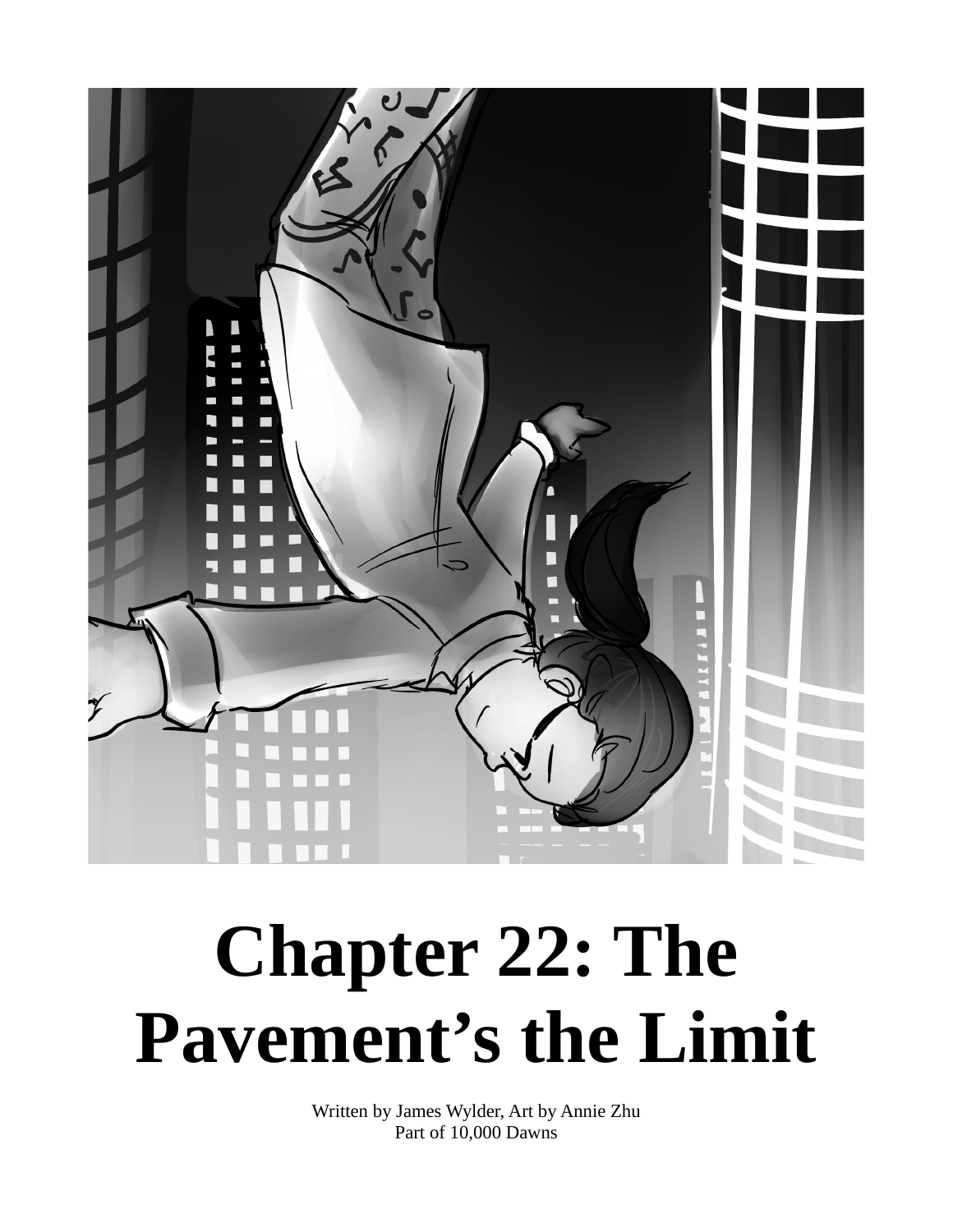"Graelyn Scythes, what do you call this?" She couldn't look her mother in the eye. "I didn't have my eggs frozen so I could have a child who got a B-. Your siblings all did so much better than you when they were your age. What do you have to say for yourself?"

"It was boring" she wanted to say. She wanted to say that she had no interest in the book, and that she really couldn't have cared less if Ivana had managed to win the great Horse Race that the Czar was throwing. The book didn't tell her anything about the horse—it was supposedly so important, but they didn't tell her anything she was wondering about it. What did it eat? What was it genetically predisposed to? Presumably it had been bred for racing, or at the very least was displaying desirable traits for horse races beyond her jockey's spunky resolve to win the race. But none of it was in the book. Graelyn's mind had drifted off reading it, and she'd found herself reading about horse biology rather than reading the book itself. Still, she finished it. It was just so hard to keep it in her brain. But that wasn't what she said.

## "I'll try better mom."

"You'd better, I don't tolerate worthless people in this house. You're either someone, or you're nothing in this world and I'm not going to support you if you're going to be a parasite on my back." She curled up alone in her room that night like she always did, setting her glasses on the table beside her bed. She wished at that moment that she could be in another family, like the kind she heard about at school from her friends. She didn't even have a stuffed animal anymore, she'd had a Giraffe she'd named Attenborough, but her Mom had said she was too old for it now. She was too old for everything maybe. Sitting up, she slid her skinny legs off the bed, and walked over to the window, which she popped open with a snap. It was a cold night in Moscow, and the air chilled her almost instantly, Goosebumps springing up on her arms and legs like hives. She didn't flinch, and slid her legs out the window. She was eight years old, and she was already sick of this, sick of people, sick of her parents. Her head was throbbing with expectations, and she wondered if it would be worth it if she kept going. She'd seen someone jump out of a tall building before, her father had tried to shield her eyes as the man cracked on the pavement, but she saw through his fingers. The way he burst open was fascinating, she'd seen drawings of the insides of people, but never really seen the insides. It hadn't really occurred to her that that much of a person's mass was vital fluids before, and she felt silly for not comprehending that fact before that moment. Graelyn was high enough she would burst as well—the window in her room wasn't even supposed to open the way she was doing it, one of the benefits of studying too much was she could already recode the simple drivers in the window machinery. Not child safe anymore. The wind was picking up, and she felt herself batted about by it, ready to pick her up and carry her away from here. She tried to remember the last time she'd been hugged, or been told she did a good job by her parents, and she couldn't. "Not everyone gets a trophy," she remembered her mother say, "that breeds weakness." She imagined a trophy below her, and her body getting speared on it as she fell. "Got a trophy after all!" she'd tell her mother, though that would be impossible because the time it would take her mother to get down to the ground from where they lived in the skyscraper would be long enough she'd certainly be dead in that scenario.

Graelyn felt the wind waft her, and felt her lip quiver. She felt like she was about to cry. Ironically, that was what did it, the fear of looking weak by crying was what made her finally let go and slide out of her window.

She fell. She fell.

She

Fell.

And it suddenly struck her that this was the worst decision she had ever made.